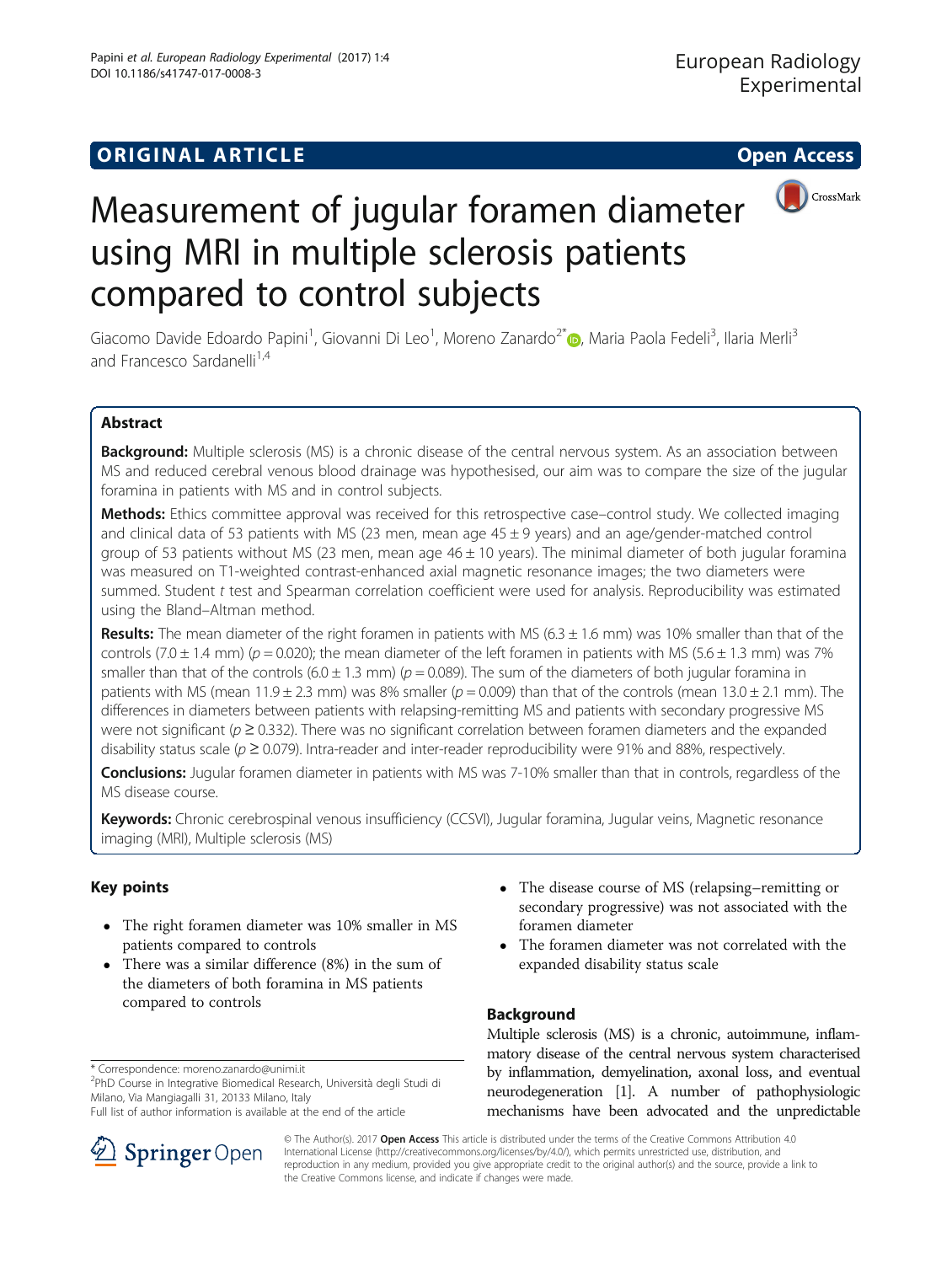<span id="page-1-0"></span>course of the disease does not allow for anticipating whether the favourable effects of short-term treatments will be sustained [\[2\]](#page-4-0). Despite previous research, the pathogenesis of MS continues to challenge investigators.

Several studies have reported vascular abnormalities in patients with MS. Imaging studies have also suggested decreased cerebral perfusion, affecting areas of white matter that appears normal [[3](#page-4-0)]. The main intracranial veins and venous sinuses converge to form major dural sinuses, the transverse sinus and the sigmoid sinus, which drain into the extracranial veins through the jugular foramina. Jugular foramina diameters typically range from 10 to 15 mm; the right foramen is usually larger than the left one [\[4\]](#page-4-0). They are composed of two parts: the pars nervosa, containing the glossopharyngeal nerve and the inferior petrosal sinus, and the pars vascularis, containing the internal jugular vein, the vagal nerve, and the spinal accessory nerve.

In our clinical experience, we have noted cases of small jugular foramina in patients with MS. Thus, the aim of this study was to measure the venous portion of the jugular foramina in a cohort of patients with MS and to compare to control subjects.

### Methods

#### Study design and participants

This retrospective case–control study was approved by the local ethics committee (Azienda Sanitaria Locale Milano 2, Melegnano, Milan, Italy). We contacted a non-profit association of patients with MS. This association provided us with contrast-enhanced magnetic resonance imaging (MRI) examinations of 53 patients with MS (23 men and 30 women, mean age  $45 \pm 9$  years). Because these patients have had multiple MRI studies at multiple centres, we analysed the most recent MRI examination. All patients signed an informed consent and filled out a questionnaire requesting clinical data. In particular, information on the disease course (relapsing–remitting, primary progressive, or secondary progressive) and the expanded disability status scale (EDSS) were obtained. Patient characteristics are shown in Table 1.

A control group matched for age and gender was set up including a series of 53 consecutive outpatients without MS (23 men and 30 women, mean age  $46 \pm 10$  years) who were referred to our institution for a contrast-enhanced MRI of the brain. Indications in control subjects were as follows: headache (n = 18), non-brain cancer staging (n = 5), dizziness (n = 5), hearing or visual disorders (n = 5), stroke (n = 5), primitive brain tumor  $(n = 4)$ , infective diseases  $(n = 3)$ , epilepsy ( $n = 2$ ), and other indications ( $n = 6$ ).

## Measurements

To avoid bias, an independent reader created a database pooling and randomizing the order of presentation of

Table 1 Clinical characteristics of patients with multiple sclerosis

| Characteristic                                    | Value          |
|---------------------------------------------------|----------------|
| Number of patients                                | 53             |
| Age <sup>a</sup> (years)                          | $45 \pm 9$     |
| Disease course (number of patients)               |                |
| Relapsing-remitting                               | 39             |
| Secondary progressive                             | 11             |
| Primary progressive                               | $\mathfrak{D}$ |
| Not defined                                       | 1              |
| Age at diagnosis <sup>a</sup> (years)             |                |
| Overall                                           | $33 \pm 8$     |
| Relapsing-remitting                               | $33 \pm 8$     |
| Secondary progressive                             | $34 \pm 8$     |
| Primary progressive                               | 33 and 49      |
| Body mass index <sup>a</sup> (kg/m <sup>2</sup> ) | $24 \pm 4$     |
| Expanded disability status scale                  |                |
| Median                                            | 2.0            |
| 25 <sup>th</sup> percentile                       | 1.5            |
| 75 <sup>th</sup> percentile                       | 4.5            |
| Minimum                                           | $\mathbf{1}$   |
| Maximum                                           | 7              |

a Mean ± standard deviation

patients with MS and control subjects. This reader extracted from the full MRI examination only the axial contrast-enhanced T1-weighted turbo spin-echo sequence. Moreover, to avoid the identification of lesions in the white matter, this reader selected only the slices containing the jugular foramina, and verified the absence of lesions in these slices. All images were anonymised and presented to a second reader.

This second reader (who had 5 years of experience in brain MRI) measured the size of both jugular foramina. Considering the tortuosity of the foramen and its welldefined vascular portion on contrast-enhanced images, the reader measured the minimal lumen diameter of the venous portion passing through the skull base (Fig. [1\)](#page-2-0). To estimate intra-reader and inter-reader reproducibility, this reader repeated the measurements after 2 weeks in a subset of 28 subjects randomly selected from the entire database, whereas a third independent reader, who had 1 year of experience, performed the measurement once for the same 28 subjects.

All images were analysed using a remote workstation (Leonardo, Siemens Medical Solutions, Erlangen, Germany) and the Syngo-Argus software (v. VE32B, Siemens Medical Solutions, Erlangen, Germany).

## Statistical analysis

Continuous data were shown as mean ± standard deviation or median and interquartile range, as appropriate.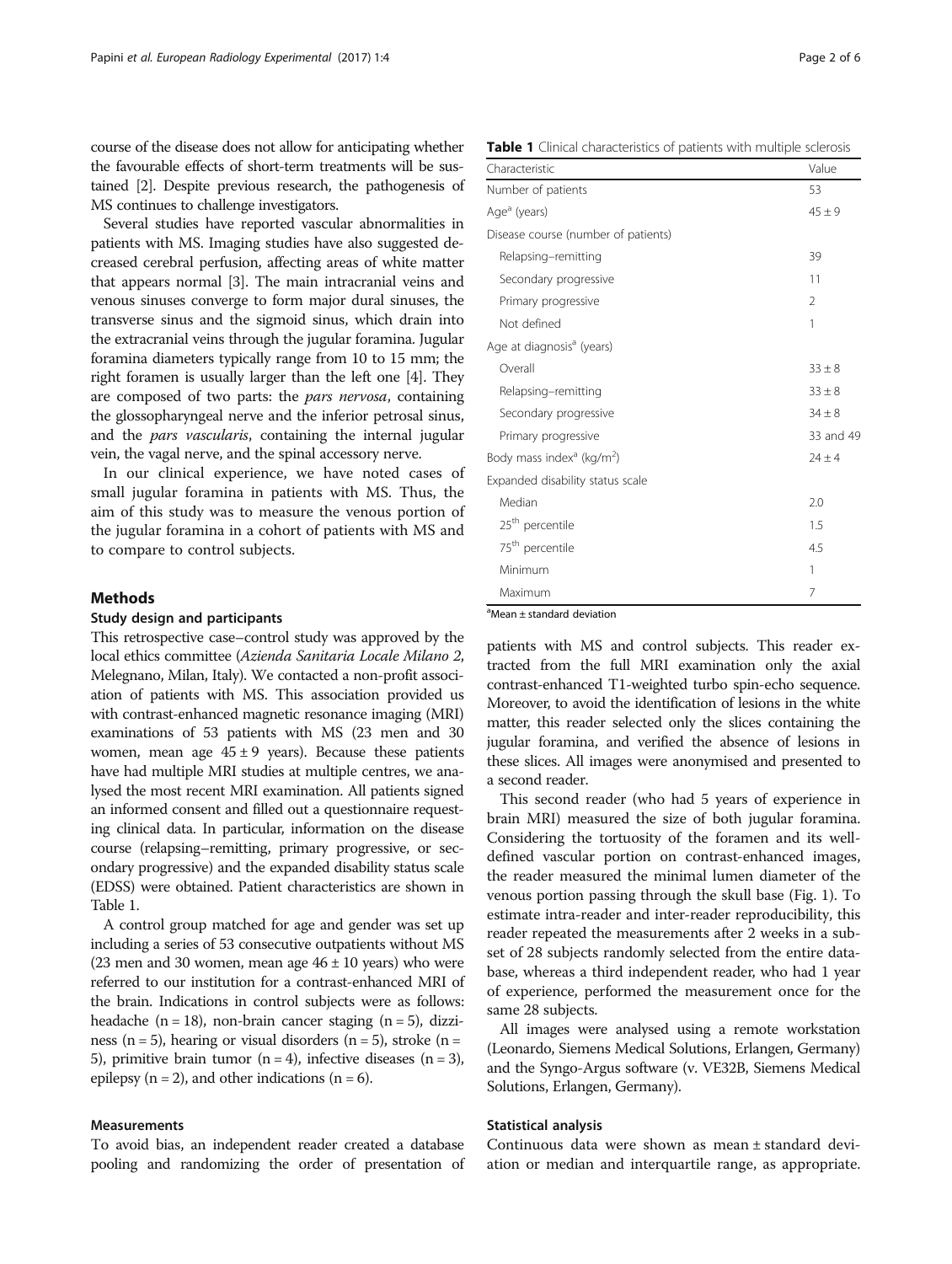<span id="page-2-0"></span>

foramen diameter. Here the red caliper indicates the minimal diameter of the right jugular foramen

The Shapiro–Wilk test for normality of distributions was performed. Accordingly, comparisons were performed using the Student  $t$  test or the non-parametric Mann–Whitney  $U$  test. In this regard, the EDSS was considered an ordinal (non-continuous) variable.

Both the right and left foramina and the sum of their diameters were analysed. The foramen diameter in patients with MS was compared to that in control subjects. Similarly, a comparison was performed among patients with different MS disease courses. Bivariate correlation between the foramen diameter and the EDSS was estimated by calculating the Spearman correlation coefficient.

Intra-reader and inter-reader reproducibility were estimated using the Bland–Altman method. Considering the differences between the compared data sets, we calculated the coefficient of repeatability as  $2 \times$  standard deviation. Percent variability was calculated as the ratio of the coefficient of repeatability to the grand mean. Finally, the complement to 100% of percent variability was used as a measure of reproducibility [\[5](#page-4-0)]. Analyses were performed using SPSS Statistics (SPSS inc. v.20, Chicago, IL, USA). P-values <0.050 were considered statistically significant.

#### Results

Out of 53 patients with MS, 39 (73%) had relapsing–remitting MS, 11 (21%) secondary progressive MS, 2 (4%) primary progressive MS, and 1 (2%) had a form of MS that was not clinically defined. The distribution of all continuous variables was normal ( $p \ge 0.056$ ), except for that of the left foramen in patients with MS ( $p = 0.001$ ). Age at diagnosis was  $33 \pm 8$  years. The median EDSS was 2.0 (interquartile range 1.5–4.5) (Table [1](#page-1-0)).

Data on the comparison of foramen diameter in patients with MS and controls are shown in Table 2. In particular, the mean diameter of the right foramen in MS patients was 10% smaller than that in controls; the mean diameter of the left foramen in MS patients was 7% smaller than that in controls; the sum of the diameters in MS patients was 8% smaller than that in controls.

Data on the comparison between patients with relapsing–remitting MS and those with secondary progressive MS are shown in Table [3.](#page-3-0) The difference in foramen diameter was not significant ( $p \ge 0.332$ ). There was no significant correlation between the left ( $r = -0.242$ ,  $p = 0.143$ ) or right ( $r = -0.089$ ,  $p = 0.595$ ) foramen diameter and the EDSS, though there was a borderline significant correlation when the diameters of the right and left foramina were summed ( $r = -0.288$ ,  $p = 0.079$ ).

Intra-reader and inter-reader reproducibility for the measurement of foramen diameter was 91% and 88%, respectively (Figs. [2](#page-3-0) and [3](#page-4-0)).

#### **Discussion**

Anatomical variants of jugular and vertebral venous systems have not yet been systematically investigated and classified. In recent years, several studies have reported vascular abnormalities in patients with MS. Zamboni and colleagues described an association between MS and reduced venous blood drainage of the central nervous system, a condition which is referred to as chronic cerebrospinal venous insufficiency (CCSVI) [[6\]](#page-4-0). Although CCSVI has received attention in the MS community, the impact of CCSVI on venous cerebral outflow circulation and on the pathogenesis of MS has not been demonstrated. Indeed, the prevalence of CCSVI in patients with MS is highly debated, ranging from 0% to 100% [\[7](#page-5-0)–[13\]](#page-5-0).

Table 2 Comparison of the foramen diameter in patients with multiple sclerosis and control subjects

|                                          | Foramen diameter |             |              |  |
|------------------------------------------|------------------|-------------|--------------|--|
|                                          | Right            | Left        | Sum          |  |
| Patients with multiple sclerosis<br>(mm) | $6.3 + 1.6$      | $5.6 + 1.3$ | $11.9 + 2.3$ |  |
| Controls (mm)                            | $7.0 + 1.4$      | $6.0 + 1.3$ | $13.0 + 2.1$ |  |
| $p$ value*                               | 0.020            | 0.089       | 0.009        |  |

Data are means ± standard deviation

\*Student t test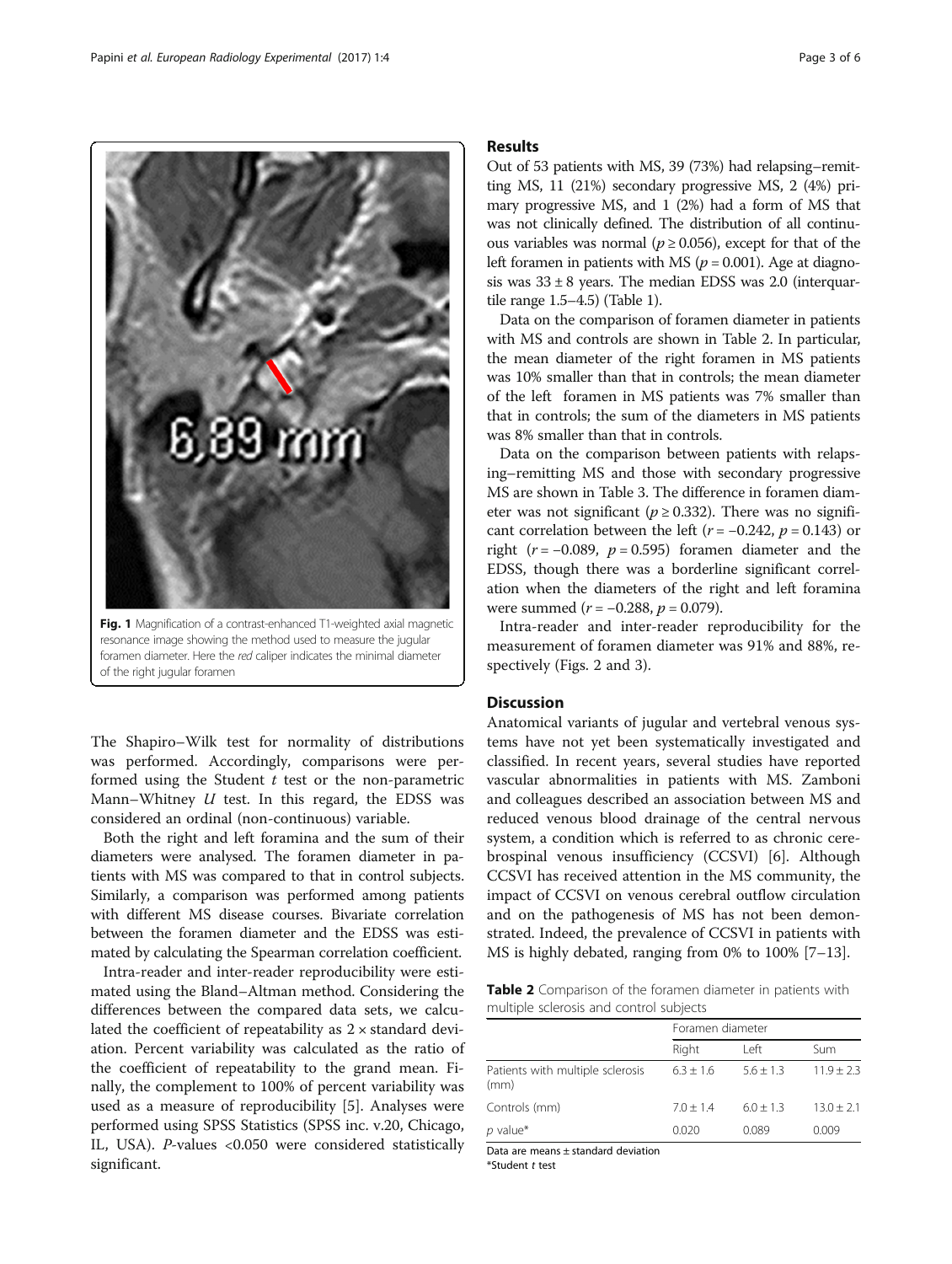<span id="page-3-0"></span>Table 3 Comparison of the foramen diameter in patients with multiple sclerosis in different courses of disease

|                            | Foramen diameter |             |                |  |
|----------------------------|------------------|-------------|----------------|--|
|                            | Right            | Left        | Sum            |  |
| Relapsing-remitting (mm)   | $6.5 + 1.7$      | $5.6 + 1.4$ | $12.1 + 2.4$   |  |
| Secondary progressive (mm) | $6.2 + 1.5$      | $5.2 + 1.1$ | $11.3 \pm 2.2$ |  |
| $p$ value*                 | 0.577            | 0.332       | 0.344          |  |

Data represent mean ± standard deviation

\*Student t test

Our preliminary results indicate that MS is associated with smaller jugular foramina diameter compared to control subjects. These data agree with a previously reported finding of an altered intracranial blood flow dynamics in patients with MS [[3\]](#page-4-0). However, we cannot speculate on a causal relationship. On one hand, smaller jugular foramina can act as a stenosis on the cerebral blood outflow, reducing upstream cerebral perfusion; on the other hand, the opposite may be true, i.e. reduced cerebral perfusion may result in reduced downstream cerebral outflow with reduced jugular foramina size during cranial development. Further studies are necessary to demonstrate the impact of jugular foramina diameter on the overall cerebral blood flow and its potential role in the pathogenesis of MS. A small size of the jugular foramina could be an independent finding associated to the disease.

The clinical relevance of this study may only be speculated upon. Indeed, regardless of the actual relationship between foramen diameter and reduced downstream

cerebral outflow, we may hypothesise that any endovascular venous angioplasty, as it is suggested for patients with MS [\[6](#page-4-0), [10](#page-5-0)], might in any case be useless in patients with small jugular foramina. In fact, those treatments are typically performed in extracranial veins and a small jugular foramen would act similarly to an upstream stenosis.

We found no significant differences between patients with relapsing–remitting MS and those with secondaryprogressive MS in terms of diameters of the jugular foramina, but this result may depend on the small sample size. Of note, we could not investigate this in patients with primary progressive MS due to the very limited number of those patients in our sample (two patients).

Similarly, there was no significant correlation between jugular foramen diameter and the EDSS, though there was a borderline significant negative correlation between the sum of the two diameters and the EDSS. Even though this correlation was only borderline significant, it is in line with the primary result of this study. In fact, it would suggest that the smaller the foramen diameters, the higher the EDSS, i.e. the worst the clinical status of the patients, which is a possibility to be confirmed by larger studies.

Apart from the limited sample size, a limitation of our study was that we measured the diameter of the venous lumen of the jugular foramina, rather than the osseous jugular foramina, which could probably be better evaluated with computed tomography. However, patients with MS are not followed up with cranial computed tomography, which is less sensitive for identification of lesions in MS

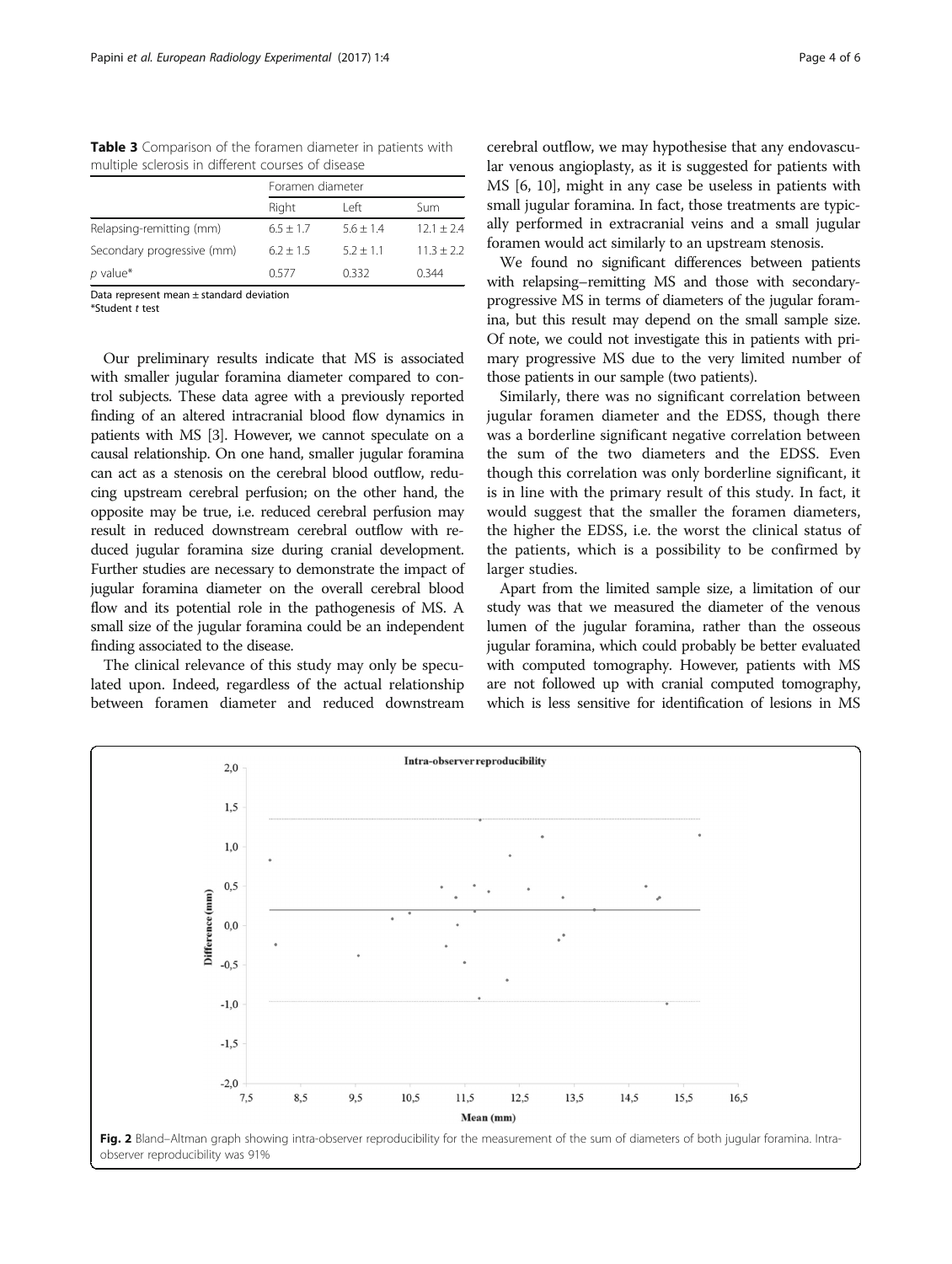<span id="page-4-0"></span>

and involves exposure to ionising radiation. However, the jugular vein is the functional structure deputed to blood flow drainage and occupies the largest portion of the jugular foramen. In addition, the reproducibility of our measurements was high even though the two readers had different levels of experience in brain MRI. Finally, we did not evaluate the impact on the results of confounders such as body height or body mass index.

In conclusion, our preliminary study showed that the diameter of the jugular foramina in patients with MS was 7-10% smaller than in controls, regardless of the clinical course of MS. Studies are warranted to confirm and explore the clinical relevance of this finding.

#### Abbreviations

CCSVI: Chronic cerebrospinal venous insufficiency; EDSS: Expanded disability status scale; MRI: Magnetic resonance imaging; MS: Multiple sclerosis

#### Acknowledgements

The study was approved by the Ethics Committee of the Azienda Sanitaria Locale Milano 2, Melegnano, Milan, Italy.

#### Funding

No specific funding was received for this article.

#### Authors' contributions

FS was guarantor of the integrity of the entire study; FS was responsible for study concepts/study design; all authors were responsible for data acquisition or data analysis/interpretation, for manuscript drafting or manuscript revision for important intellectual content, and for approval of the final version of submitted manuscript; MPF and IM were responsible for the literature search; GDL and MZ were responsible for statistical analysis; all authors were responsible for manuscript editing. All authors read and approved the final manuscript.

#### Authors' information

The second author is an expert in statistics. The last author was the study guarantor.

#### Competing interests

FS is the Editor-in-Chief for Journal of European Radiology Experimental (all the review process of this article was managed in a completely independent way, by an Editorial Board member, Dr. Akos Varga-Szemes, with the role of Deputy Editor). The authors declare that they have no competing interests.

#### Publisher's Note

Springer Nature remains neutral with regard to jurisdictional claims in published maps and institutional affiliations.

#### Author details

<sup>1</sup>Radiology Unit, IRCCS Policlinico San Donato, Via Morandi 30, 20097 San Donato Milanese, Italy. <sup>2</sup>PhD Course in Integrative Biomedical Research, Università degli Studi di Milano, Via Mangiagalli 31, 20133 Milano, Italy. <sup>3</sup>Scuola di Specializzazione in Radiodiagnostica, Università degli Studi di Milano, via Festa del Perdono 7, 20122 Milano, Italy. <sup>4</sup>Dipartimento di Scienze Biomediche per la Salute, Università degli Studi di Milano, Via Morandi 30, 20097 San Donato Milanese, Italy.

# Received: 13 January 2017 Accepted: 22 March 2017

#### References

- 1. Lassmann H, Brück W, Lucchinetti CF (2007) The immunopathology of multiple sclerosis: an overview. Brain Pathol 17:210–218
- 2. Noseworthy JH, Lucchinetti C, Rodriguez M et al (2000) Multiple sclerosis. N Engl J Med 343:938–952
- 3. D'haeseleer M, Cambron M, Vanopdenbosch L et al (2011) Vascular aspects of multiple sclerosis. Lancet Neurol 10:657–666
- 4. Sturrock RR (1988) Variations in the structure of the jugular foramen of the human skull. J Anat 160:227–230
- 5. Di Leo G, D'Angelo ID, Alì M et al (2017) Intra- and inter-reader reproducibility of blood flow measurements on the ascending aorta and pulmonary artery using cardiac magnetic resonance. Radiol Med 122:179–185
- 6. Zamboni P (2006) The big idea: iron-dependent inflammation in venous disease and proposed parallels in multiple sclerosis. J R Soc Med 99:589–593